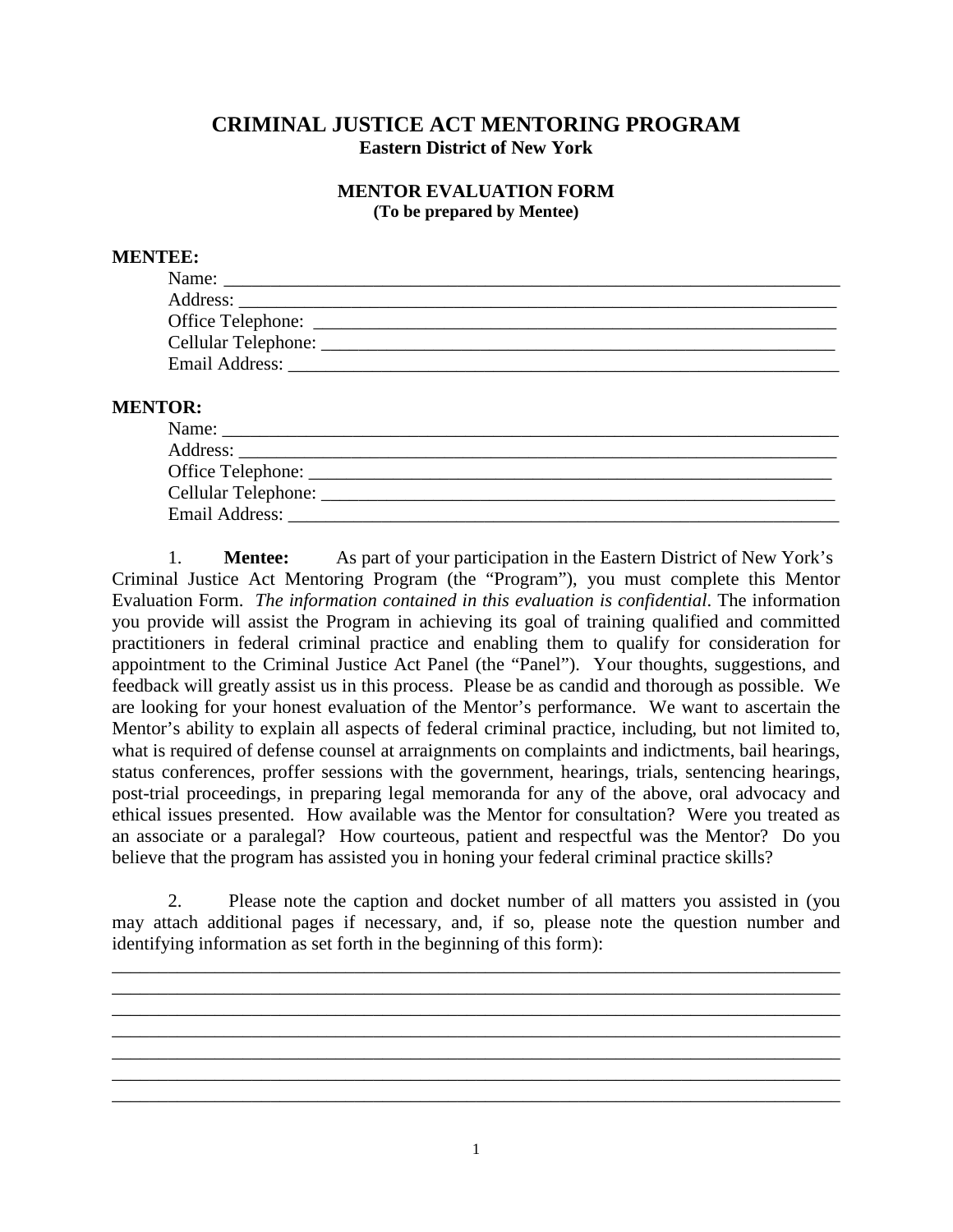$\overline{3}$ . Please comment on your experience in the Program (both positive and negative):

<u> 1989 - Johann Stoff, deutscher Stoffen und der Stoffen und der Stoffen und der Stoffen und der Stoffen und de</u> 4.

Please comment on the tasks that you were asked to perform. Please indicate the level and quality of supervision and guidance you were given.

5. Please comment on the Mentor's availability to answer questions and to solve problems. Did the Mentor give you feedback on your performance on an ongoing basis throughout the program?

Please comment on and evaluate the Mentor's ethical behavior with clients, 6. colleagues, the court, and other members of the federal criminal justice system.

 $\overline{2}$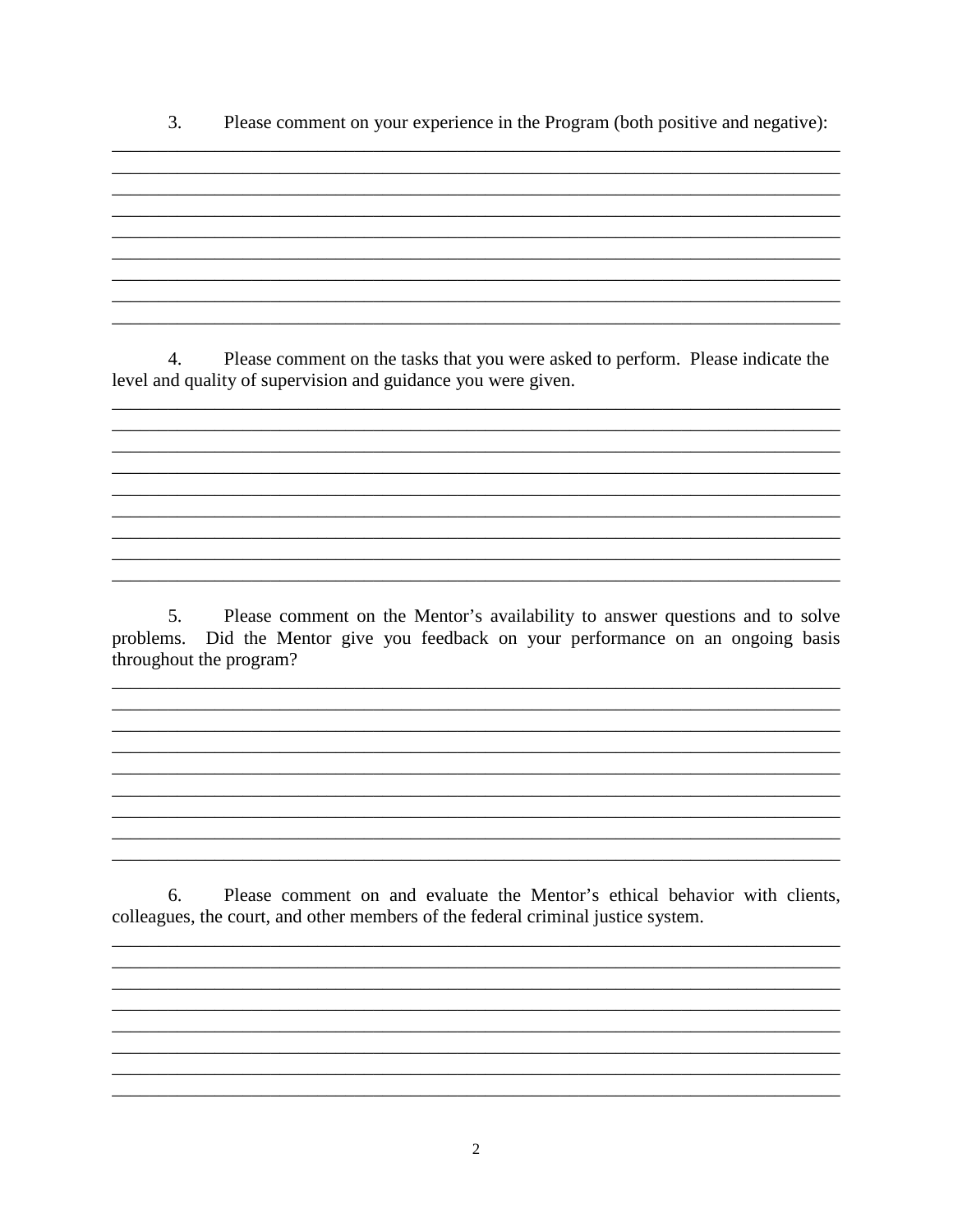$7.$ Was the Mentor present with you in court when you appeared on your assigned cases? If not, please set forth the circumstances.

<u> 1989 - Johann Stoff, deutscher Stoffen und der Stoffen und der Stoffen und der Stoffen und der Stoffen und de</u>

8. Did you work on all aspects of your assigned cases? Please elaborate.

9. Please rate the Mentor's competence using a rating system of 1 to 5, with 5 being the highest rating or excellent, and 1 being the lowest rating or poor. Please provide concrete reasons for your rating.

10. Were the Orientation Sessions helpful to you? Why or Why not? How can they be improved?